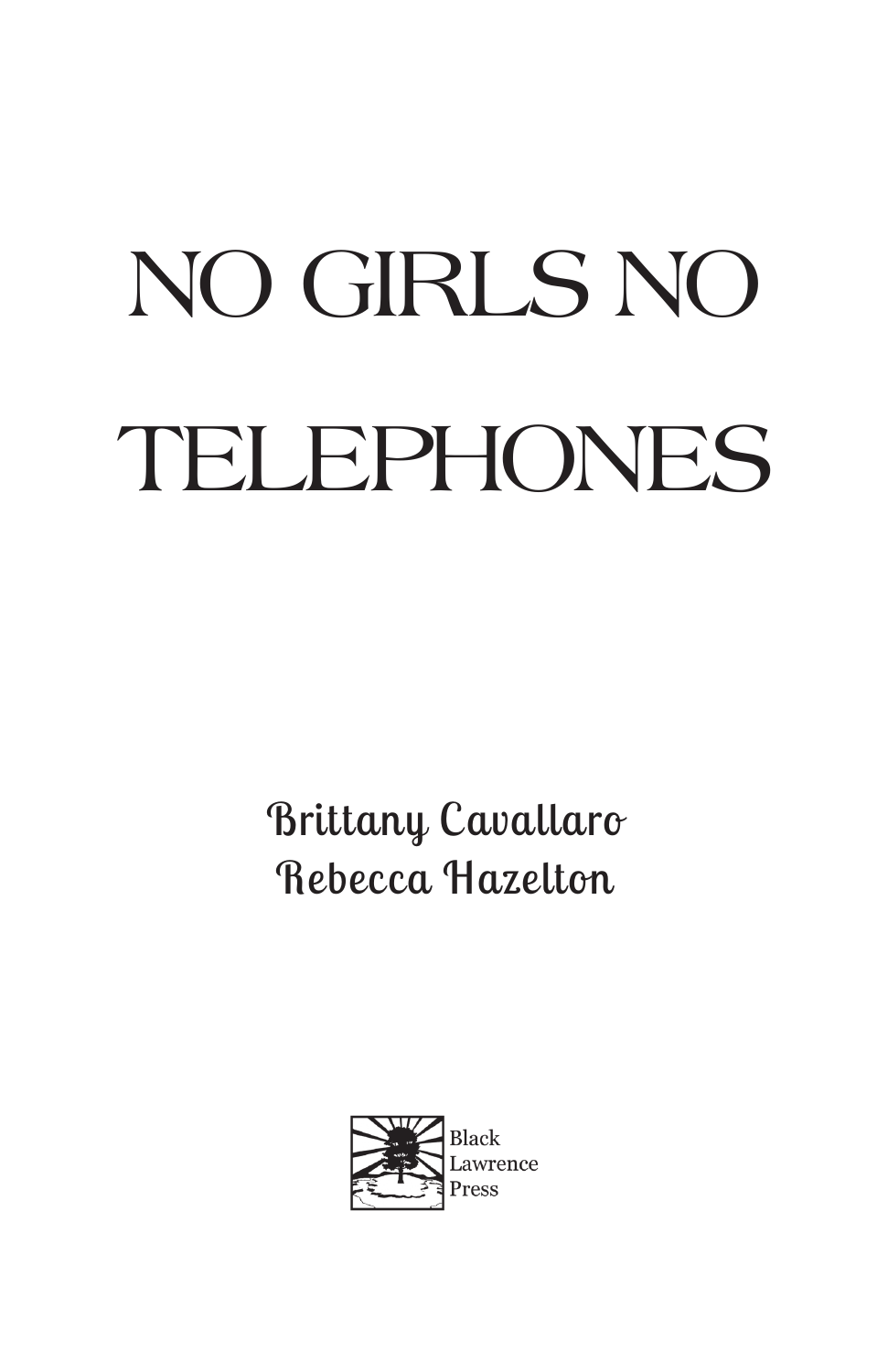

w.blacklawrence.com

Executive Editor: Diane Goettel Chapbook Editor: Kit Frick Book Design: Amy Freels Cover Design: Angela Leroux-Lindsey

Copyright © 2014 Brittany Cavallaro and Rebecca Hazelton ISBN: 978-1-62557-999-7

All rights reserved. Except for brief quotations in critical articles or reviews, no part of this book may be reproduced in any manner without prior written permission from the publisher: editors@blacklawrencepress.com

Published 2014 by Black Lawrence Press. Printed in the United States.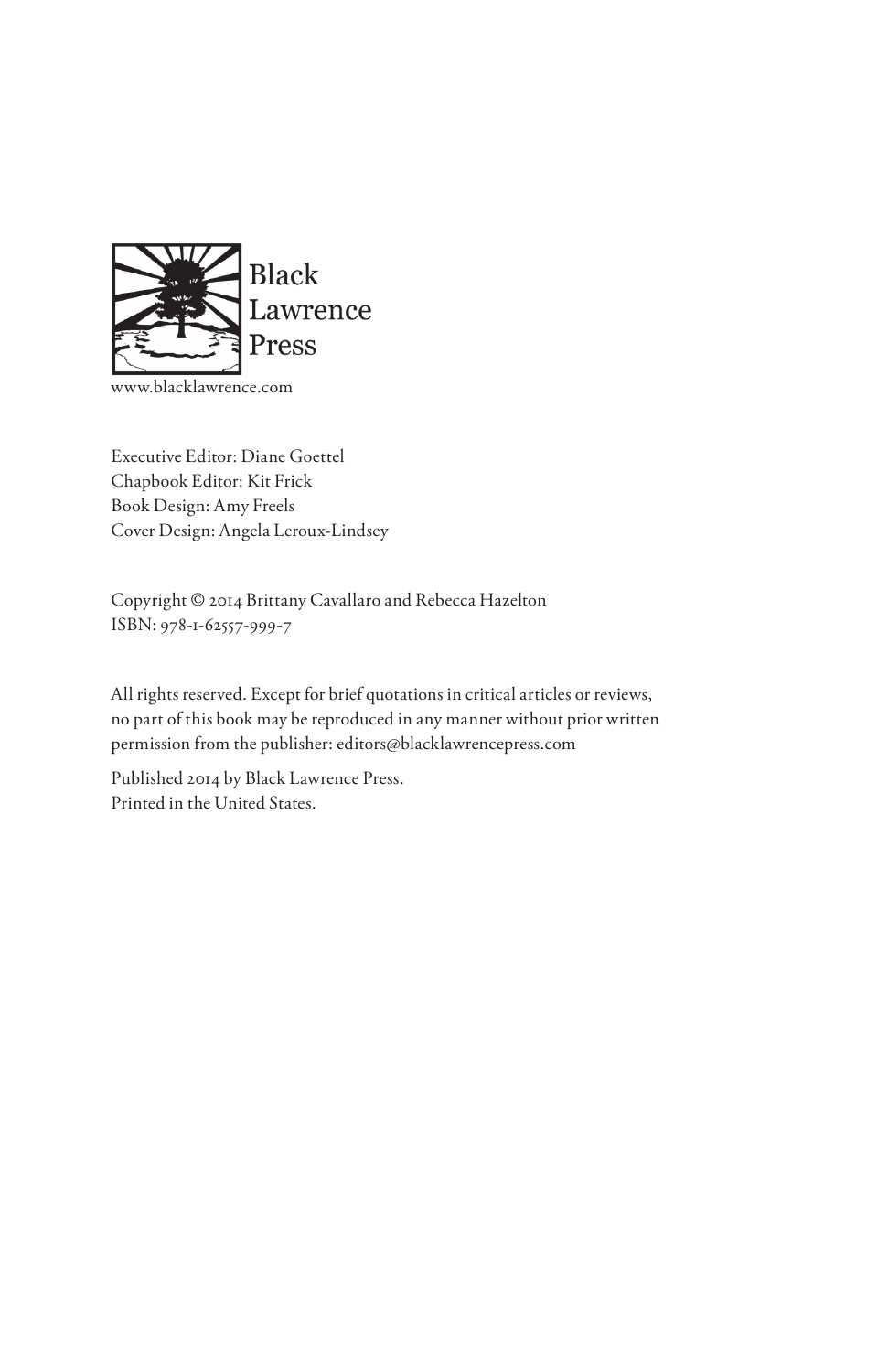## *IN US WE TRUST*

Sky clouds at noon, Oconomowoc storms rage as the land discharges the peaceful like a jack-knifing car. More, now, more ravines, more river-basins, at the lowest point they are on guard. Distrustful underneath even their stone houses,

those we don't want. Sundance and pause, rain and fall, these days we pray for all to burn out, shine while they do. Years from now on holiday the tar pits uneven and insistent as an attraction.

At this moment, the air breathes them like lung-coal, and they stand leagues beneath and they keen. There is no war and so there are no stars, there is the reeling notion that now they are worse than dead.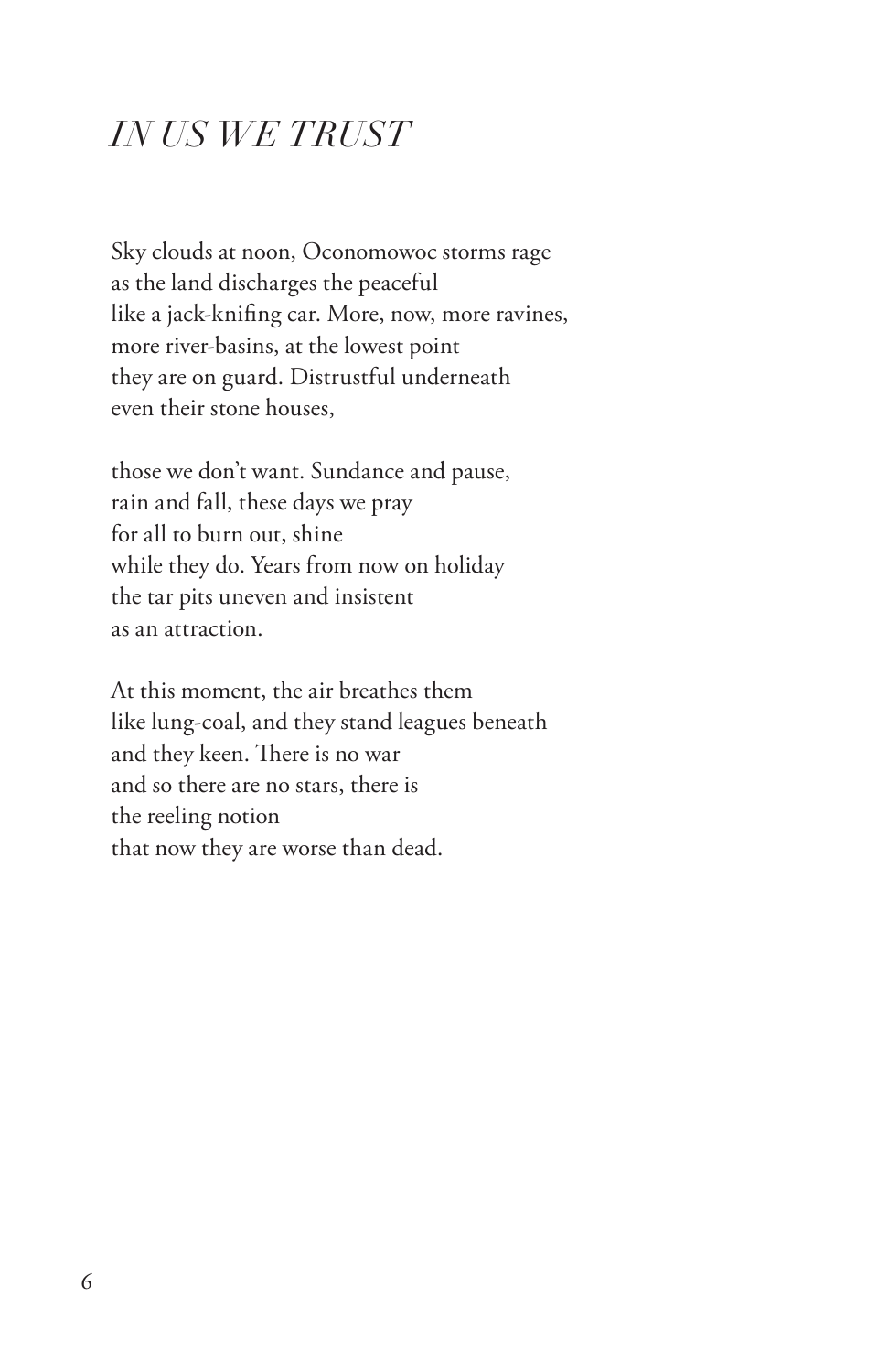## *IN US WE TRUST*

Dirt clods at midnight, Vidalia weeps love as the sea sucks in the pugilists like a open-mouthed boat. Less, then, less river, more canyon, at the apex the watch falls to sleeping. Naïve on the rim of a glass teacup,

the one I desire. Nightshuffle and run, parch and rise, in the dark we curse for some to wick, snuff out when we do. Just then on leave without pay the skyscrapers regularized and quiet as disgust.

Later, not now, the dirt coughs us up like nitrogen, and we sit miles above and we laugh. There is peace and there are stars, there is the solid fact that now we are better than the dead.